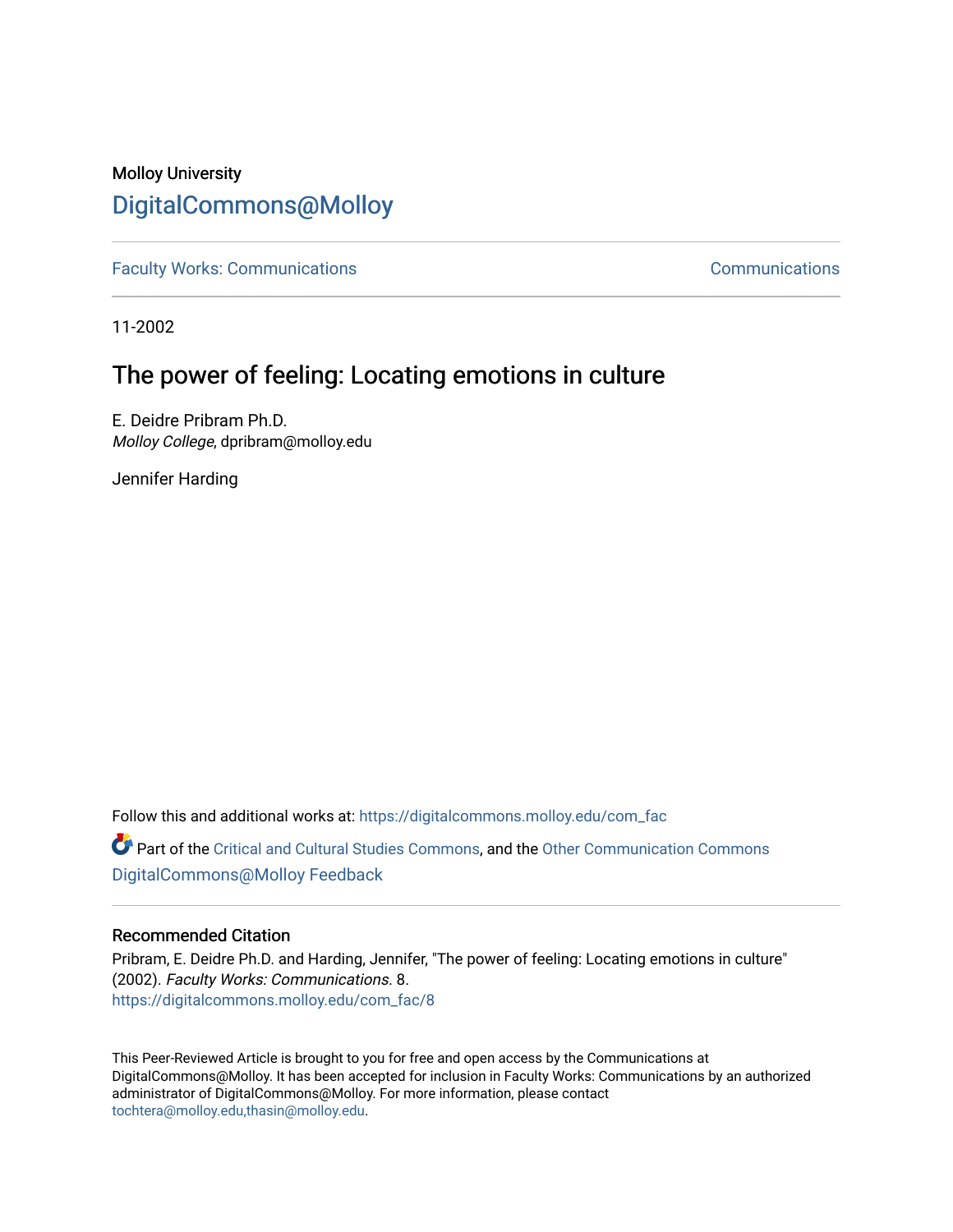#### **Abstract**

Within cultural studies, there has been little detailed investigation of emotions as part of everyday personal, cultural and political life. In this article, we argue the need for a cultural studies approach to emotions that focuses in detail on: how emotions are constituted, experienced and managed; what is culturally permissible for specific categories of subjects to express as part of their constitution within contemporary power relations; and the techniques and contexts in and through which the emotional subject is produced. We develop an analytical framework based on a critical review of, first, Michel Foucault's analyses of modern power, discourse and the formation of subjectivity (focusing on 'technologies of power' and 'technologies of self'), second, Alison Jaggar's conceptualization of 'emotional hegemony' and, third, Raymond Williams's conceptualization of 'structure of feeling'. We apply this framework to specific examples to demonstrate how emotions might participate in the reproduction of culture, subjectivity and power relations. Here, we discuss the unexpected and extensive public outpourings of grief following the death of Diana, Princess of Wales, and media and government responses to these. We also look at the ways in which diaries/day planners may be used to provide a structure not only for appointments, but also for feelings – registering and managing individual emotional states – and self-construction. In each of these examples, we consider how 'the emotions', as a category of experience, might be implicated in negotiations of the (hierarchically arranged) public/private divide.

#### **Introduction**

Emotions, widely considered to be individual and private phenomena, hover beneath the surface of the publicly acknowledged world and historical record. But they are increasingly being recognized as part of the fabric of professional, institutional and organizational settings, as well as personal and family relations.

In the UK, recent debate has developed around the idea of 'emotional literacy' (Orbach, 1999), a concept that appears to articulate an awareness of the social and political importance of giving more presence to emotion as a category of experience. Emotional literacy draws attention to a psychological relationship between private and public spheres and the cultural/political necessity of managing individual emotional states. In doing so, it also highlights the fragility of the border separating the private and the public, inner and outer worlds. At an individual level, and sometimes at a collective level, emotions leak out and disturb others. Contemporary selfhelp and popular commentators like Orbach provide some understandings of how and why this might happen. They address and constitute subjects who, once in possession of such understandings, might be in better control of their own emotional (negative and damaging) responses to situations.

Contemporary recognition of 'the power of feeling' is clearly significant. However, discussion of emotional literacy offers little insight into the cultural and historical contexts in which emotions may be managed and the effects of contexts on emotional expression and management. We argue that a thorough investigation of the cultural meanings and functions of emotion from a cultural studies perspective is timely.

To date, emotions and emotional responses have largely been investigated through a range of scientific, biomedical and psychological discourses. Within cultural studies, there has been little detailed investigation of emotions as part of everyday personal, cultural and political life. In this article, we discuss the development of an analytical framework for critically understanding the dynamic and creative 'workings' of emotions in the reproduction of culture,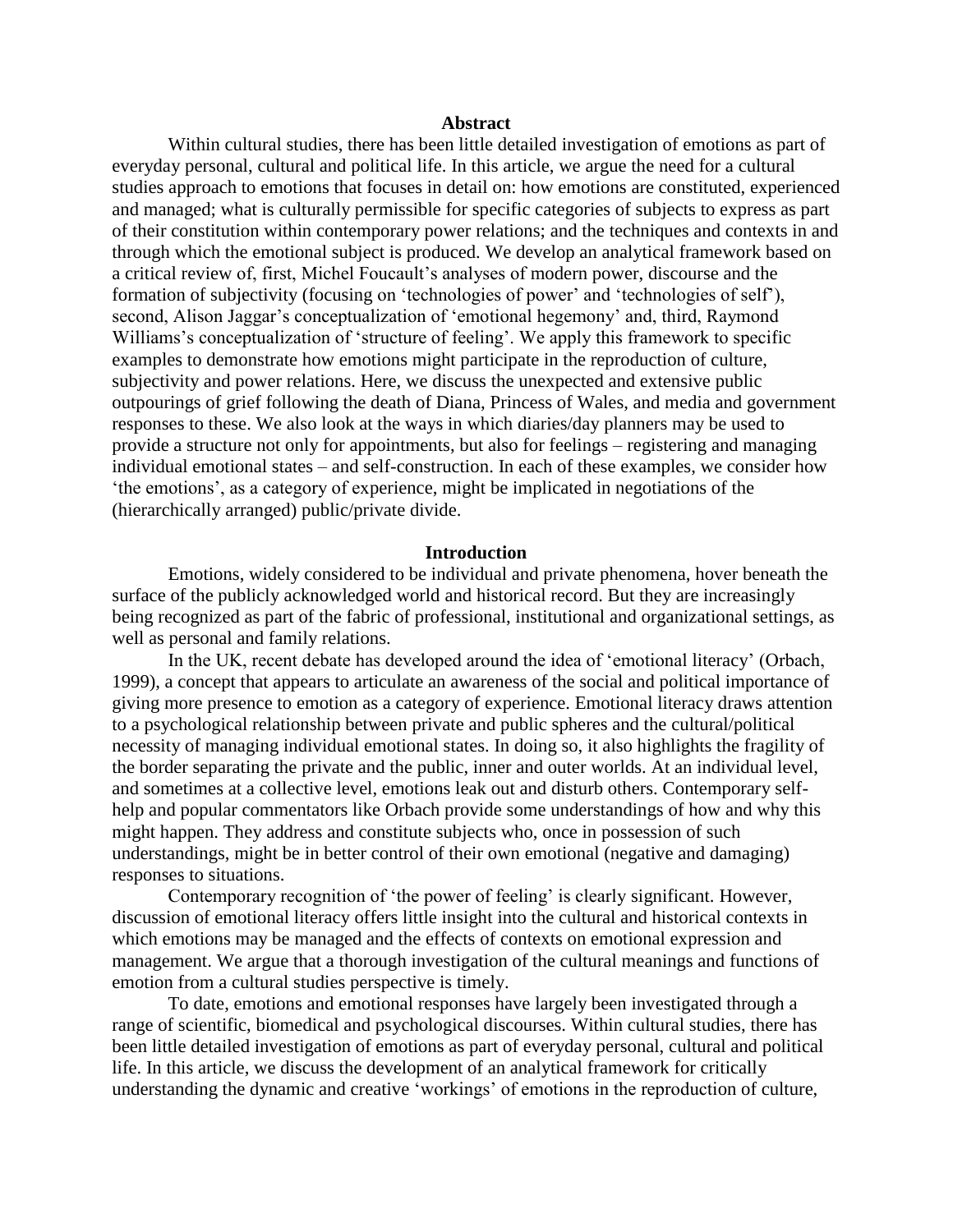subjectivity and power relations. Our cultural analysis of emotions attempts to show how power, as a web of unequal relations, works through specific articulations of emotion. We view emotions as culturally constructed and permeating all levels of personal and social experience and, in this sense, as undermining any clear and fixed division between the public and the private.

We set out a rationale for our cultural analysis through considering, first, how emotions as a category of experience might be implicated in negotiations of the (hierarchically arranged) public/private divide in contemporary popular discourse and, second, how some cultural theorists have addressed emotions. We go on to develop our analytical framework based on a critical review of concepts elaborated by Raymond Williams, Alison Jaggar and Michel Foucault.

## **Emotions and the reproduction of a public/private divide**

The division between public and private has a very long history in western social and political thought (Thompson, 1995). The public and the private refer to areas of separation in social life and social space that appear to be generally agreed on and taken for granted. However, the content of each category and the location of the boundary between them are culturally and historically relative (Kuhn, 1984). There is often conflict over where the private ends and the public begins and over the content of each category.<sup>1</sup> What is at stake in definitional struggles over the public/private distinction, Kuhn (1984) argues, is the regulation of the social order.

The gendered separation of a public sphere (the world of work, life outside the home) sharply distinguished from the private sphere (family, life within the home) has become particularly intense in the development of capitalist societies (Martin, 1989: 15). <sup>2</sup> The 'private', as it emerged through the 19th century, was a highly gendered and sexualized space; one where women were most evident, where supposedly 'natural' functions like sex and the bodily processes related to procreation belonged, and where the primary focus was on the affective content of relationships (Martin, 1989: 16). In other words, the public/private code has been gendered and sexualized as an integral part of its constitution.<sup>3</sup>

In this article, we discuss the ways in which emotions (feminized and personalized) may be part of, and constituted through, the discursive production of the public/private code. We are concerned with how, and what happens when, public/private boundaries are transgressed and emotions appear to 'seep into' public space, and how boundaries are drawn and redrawn. Indeed, what are the creative power effects of such moves?

For instance, the death of Diana, Princess of Wales was followed by unexpected and extensive public displays of emotion. Public outpourings of grief – expressed through tears, flowers, notes, gifts and the sheer numbers of those who lined the streets of London to watch the funeral procession – stood in stark contrast to the public perception of the royal family's lack of emotion. Indeed, in her lifetime, Diana had spoken publicly about her suffering in the midst of a royal family whom she described as very cold (Campbell, 1998). Beatrix Campbell quotes Elaine Showalter's poignant reference to the sharp contrast between the public's display and royal reticence: 'Every flower outside Buckingham Palace is a vote against the desert within' (*Guardian*, 6 September 1997: 15).

According to Campbell: 'British society was split not by class or politics, or even gender and generation: it was split into feelings about Diana's death, between those who felt strongly and those who felt little' (Campbell, 1998: 250). Those who bonded together, on her side and against 'the Establishment', were showing that they cared about and empathized with her suffering (Campbell, 1998). In addition, we suggest that Diana's death and public responses to it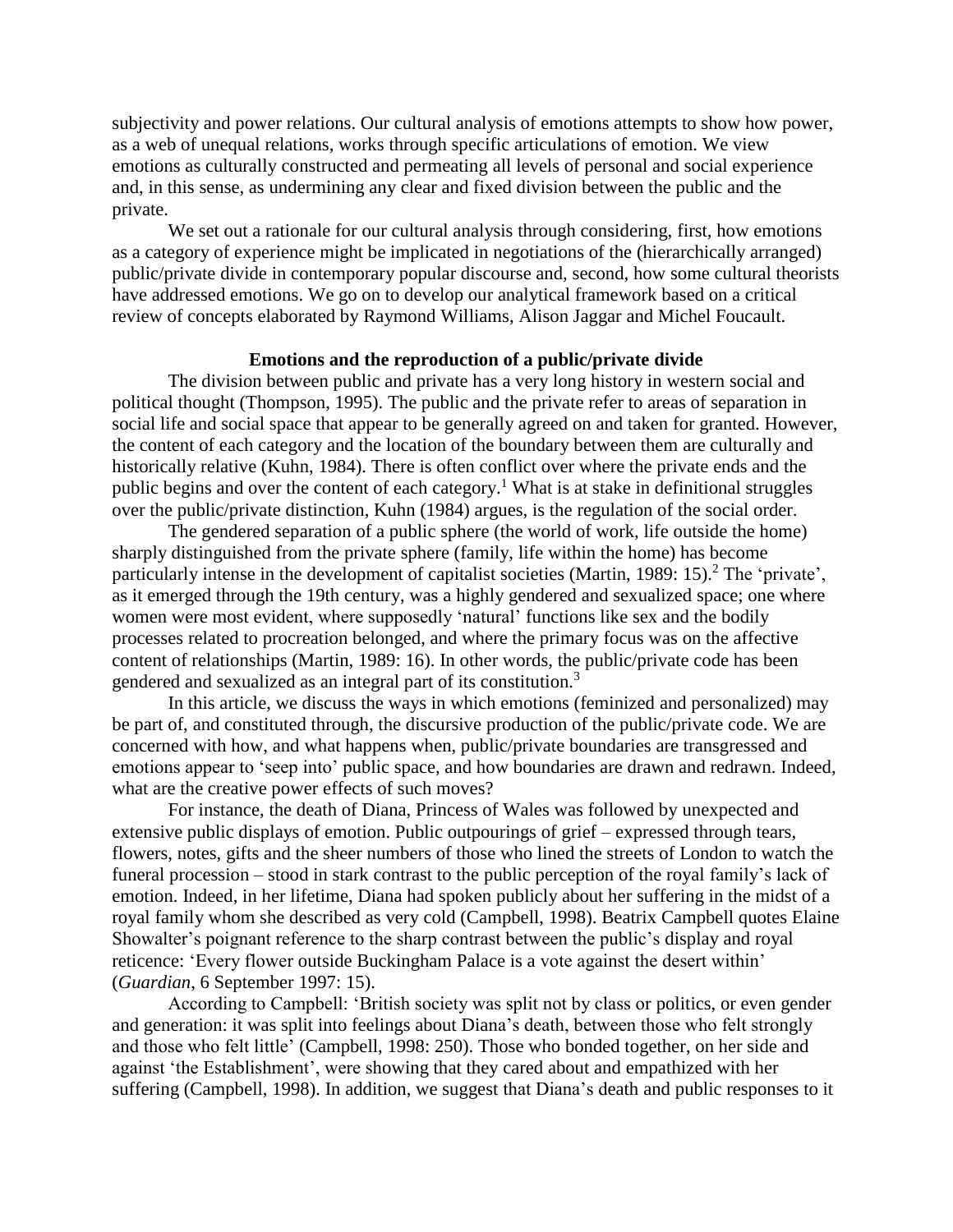were marked by an intensity of feeling and debate about how, when and where feelings can and should be expressed. Discussion about the appropriateness (or not) of feeling intersected with a series of political positionings – for and against the monarchy, within civil society, across gender, class and race – which were clearly also being constituted through emotion.

draws attention to a specific historical moment in which expressions of emotion could not be contained within the category 'private' and spilled over into 'the public', putting pressure on an institution ('the monarchy') to display sorrow and grief. Pressure by crowds of emotional subjects did lead to some concessions. The Queen eventually made a formal tribute to Diana and, against tradition, the flag flew at half-mast at Buckingham Palace. A public funeral ceremony was held in Westminster Abbey, and the Queen and her family stood outside Buckingham Palace with heads bowed as the funeral cortege passed by. Although public display of emotion (seemingly potent and arresting from a government/monarchy standpoint) did not produce anything like a political crisis or a republican movement, it did fuel a debate that problematized the routine exclusion of emotion and reference to feelings in public life. The idea emerged that the expression and understanding of emotion might be a desirable element of late modern citizenship.

Campbell's discussion of responses to Diana's death contextualizes public outpourings of grief and sorrow as part of a contemporary discourse about 'the way men, women and children live together' (Campbell, 1998: 252). In particular, discussion focused on the nature of the family unit, its coherence and durability, the impact of adultery and divorce on women's and children's lives. Media commentators and those they interviewed insisted on speaking of Diana primarily as a single mother and a divorced wife. This occasioned a lengthy series of identifications and commentaries on the experiences of single motherhood, rejection and divorce, despite the clear and obvious dissonance in the economic circumstances of Diana and most other divorced single mothers. Discussion also focused on the behaviour and attitudes of men towards their wives and children and what women might want and expect from men in terms of support and commitment in the face of the demands of motherhood.

Campbell and others trace a border between the private and the public, inner and outer worlds, and show it to be permeable. At an individual and a collective level, emotions may leak or even burst out and become visible. Writers like Campbell help to expand the possible meanings of emotions and the 'public'. But they do so while remaining committed to the reproduction – however changeable its border – of a public/private divide. They offer little insight into the cultural and historical contexts in which and through which emotions are constituted, and the effects of those cultural and historical contexts on emotional expression and management. Contemporary discussions that argue the need for greater recognition of emotion as a category of public life, as well as private existence, do not provide a detailed understanding of the ways in which expressions of emotion may help to reproduce subjectivities within unequal power relations.

The idea that individuals need to (be helped to) manage their emotional states finds some resonance in the contemporary use of diaries/day planners. The imperative to keep a diary/day planner has intensified since the 1980s, alongside the professionalization of certain social groupings (Shifrer, 2000), as we struggle to organize our everyday lives around the varying demands of work, domestic/child care responsibilities, looking after the health care needs of ourselves and others and pursuing leisure activities. Forms of personal writing, such as keeping a diary, may be seen as a specific technique for imposing order on one's personal life and managing emotions. Day planners/diaries serve as a point at which a public/private interface is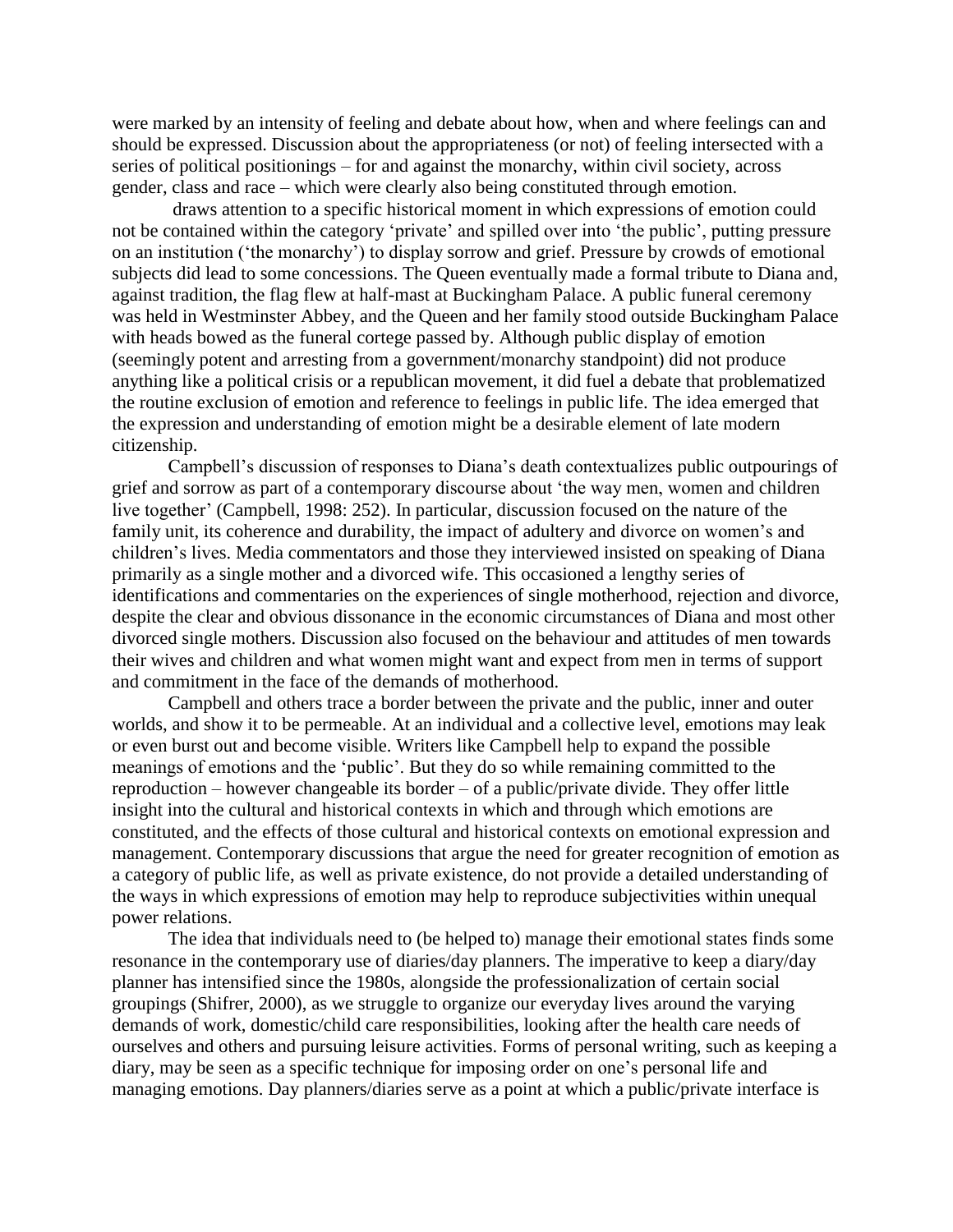acknowledged and negotiated on a routine everyday basis. However, diary writing needs to be viewed as more than a personal activity; that is, diary writing should be considered in relation to the discourses and institutions that produce the subject who writes and the contexts (incitements and constraints) within which s/he writes. They can also be examined in terms of the way they help constitute the public/private code. Diaries increasingly provide a structure not simply for appointments, but also for feelings; they become a site for self-construction. The practices of 'writing the self' and managing feeling take place within the context of a range of discourses that stipulate where, when and with what degree of intensity specific emotions may be considered reasonable, appropriate and healthy – or not.

We argue that a cultural studies approach to emotions is needed, one that focuses in detail on the techniques and contexts in and through which the emotional subject is produced. A cultural studies approach views emotions as social, cultural, political, as well as individual phenomena, and views a repertoire of possible emotional responses as culturally and historically produced, along with the subject, in specific cultural/historical contexts and power relations.

## **Cultural studies and emotions**

The affective realm, as an area of experience, has received little critical attention within cultural and feminist studies even though some theorists acknowledge that affectivity plays an important part in the (re)production of culture. Stuart Hall, for example, describes emotions, along with other discursive formations, institutions and social practices, as constitutive of culture and, as such, integral to the processes of meaning production:

To say that two people belong to the same culture is to say that they interpret the world in roughly the same ways and can express themselves, their thoughts and feelings about the world, in ways which will be understood by each other. . . . [C]ulture is about feelings, attachments and emotions as well as concepts and ideas. (Hall, 1997: 2)

Larry Grossberg (1984) asserts that affect is a constitutive part of popular culture. He argues persuasively that we cannot make adequate sense of cultural forms or activities solely by considering them as cognitive, rational or ideological practices. Affect is, indeed, the 'missing term' that might explain, for instance, why certain ideologies take hold and not others or how, through affective investments, ideologies are internalized and naturalized (Grossberg, 1992).

Within feminist theory and gender studies, there has been some debate about the affective qualities associated with nurturing and women as empathic social beings, whether these qualities are acculturated or essentializing characteristics and how they might be enlisted towards political ends. This has led to some conceptual work on the emotions. Most notable is Alison Jaggar's piece 'Love and Knowledge: Emotion in Feminist Epistemology' (1989). Jaggar identifies mechanisms of 'emotional hegemony', which Michelle Wallace suggests is 'another way of saying that the personal was always political' (Wallace, 1994: 217). Significantly, Jaggar inflects the concept of 'the personal' with an affective register in addition to its biographical and quotidian sensibilities.

However, formative conceptualizations such as Jaggar's have been relatively few and far between in (the overlapping fields of) gender studies and cultural studies. This is in marked contrast to intense recent interest in 'the body' and sexuality, and extensive critiques of Enlightenment-based concepts of mind and reason. Whilst it has been argued that 'Feminism certainly cannot afford to leave the body untheorised as simply the inert matter on which gender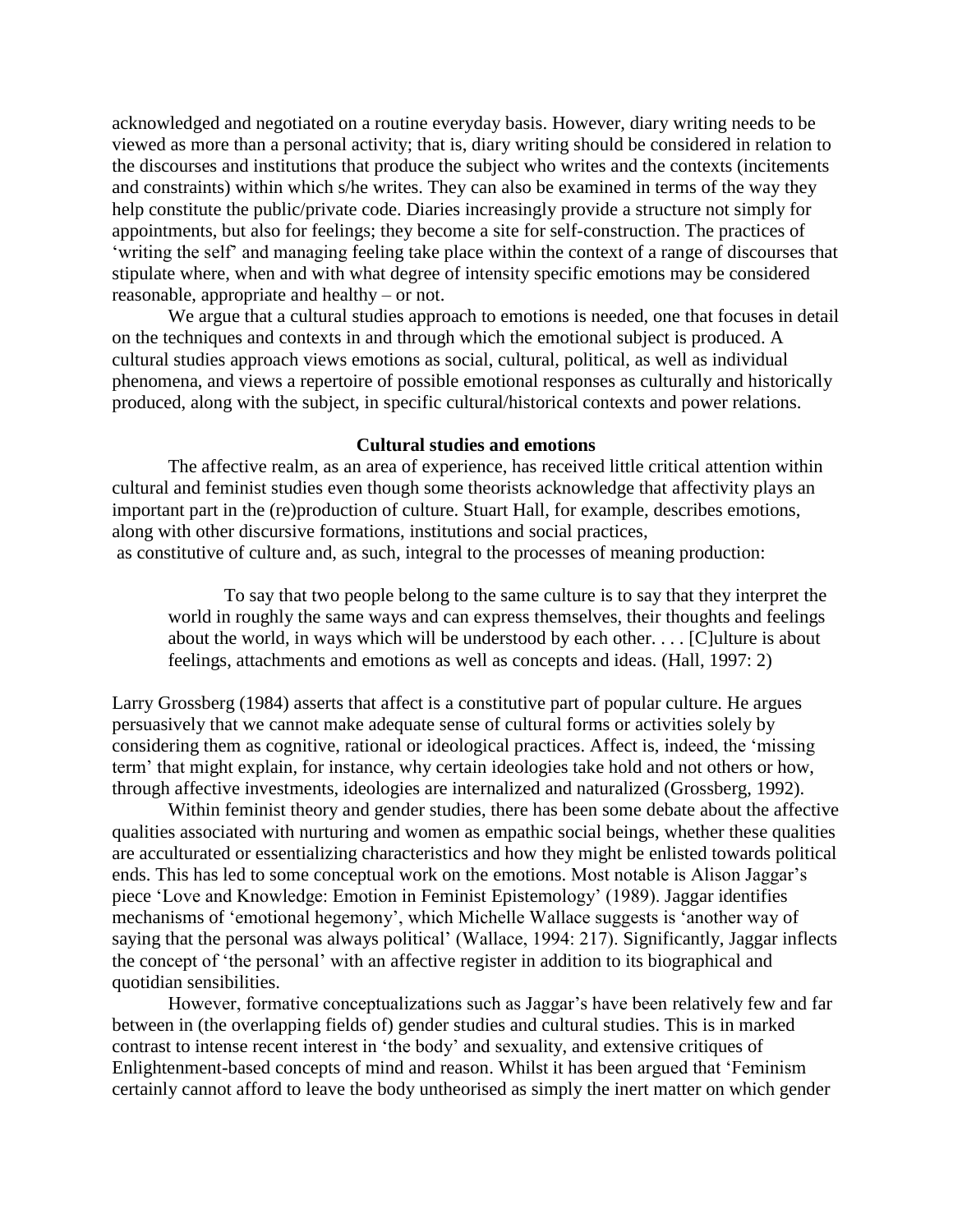is inscribed' (Jackson, 1998: 142), equally feminist/gay and lesbian/cultural studies cannot allow the emotions to be left untheorized. Indeed, emotions may be seen as a terrain upon which gender and other unequal power relations are constructed.

We aim to address the omission of emotions from much theoretical concern and to begin to build a foundation upon which 'the emotional' might be conceptualized. In particular, we aim to explore some of the ways in which emotions contribute to the reproduction of culture and meaning, to locate this as a dynamic, changing historical process and to view emotions as social/public as well as individual/private phenomena. In other words, we aim to begin giving a history to affective experience – so frequently understood to be without history (Foucault, 1991) – and to discuss the emotional as that which lies beneath the surface of the publicly acknowledged world.

We argue for an approach that considers, in tentative ways and through specific occurrences, how emotions might be constituted, experienced and managed; where and when they may be considered appropriate/inappropriate; how they might function with/in structures of power towards both dominant and resistant ends; and the role they play in the formation of subjectivity and identity in the everyday lives and practices of individuals and collectivities. Our discussion pertains to emotional constructs within West European and North American traditions.

In this article, we argue that Foucault's analyses of power, subjectivity and discourse are especially useful in investigating the cultural construction of 'the emotional', although his own work did not engage directly with this domain. We regard the construct 'emotions' both as elements in the exercise of social control and the construction of power relations and as constituting a domain of creative freedom (based on our reading of Foucault's later work). We integrate Alison Jaggar's concept of 'emotional hegemony' and Raymond Williams's concept of 'structure of feeling' with our readings of relevant aspects of Foucault's work.

#### **Foucault, discourse and power**

Foucault describes discourse as an organizing principle that produces and orders the phenomena of which it speaks and compels and constrains what can be thought, spoken and enacted (Foucault, 1986). In addition, we suggest that discourse establishes what can be felt – a revulsion for, admiration of or disinterest towards. Also, from the perspective of a Foucauldian analysis of the operations of modern power, emotions may be viewed as 'strategic formations' that encompass discourses, institutions and technologies – 'the said as much as the unsaid' (Foucault, 1980: 194). More specifically, various particular emotions form their own (non-fixed, historically altering) strategic formations that continually interact with and are (re)produced and regulated by other strategic formations such as gender, family, law, science, medicine, psychiatry, and so on. Simultaneously, emotions constitute an integral part of the constitution, organization and application of these other strategic formations. For instance, the family is not only an economic, social and discursive system, but is also produced through the organization of affect. While discourses of nationalism and patriotism can be understood to produce loyalty and pride, equally these are operative in the construction of nationalism and patriotism.

Foucault developed two major models of the formation of subjectivity: one based on discipline and normalization (technologies of power); the other based on care of the self and the uses of pleasure (technologies of self).

In the first model, the hegemonic function of relations of power is to constitute subjectivity and organize 'techniques for "governing" individuals – that is, for "guiding their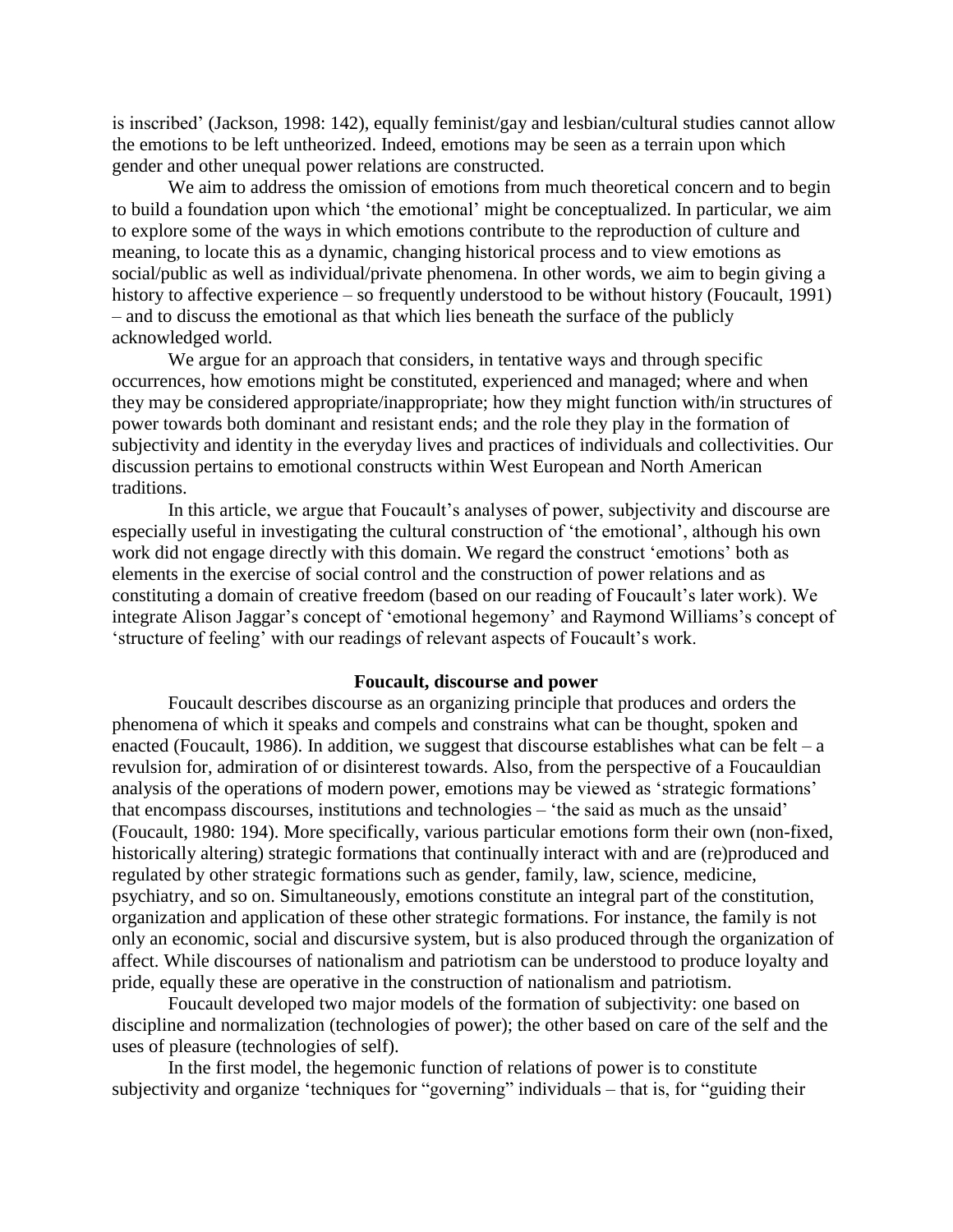conduct" ' (Foucault, 1991: 337). Thus, the law-abiding citizen and the criminal are constructed through the discursive practice of the law, husbands and wives are the effects of heterosexuality, and so on. The 'self' is the effect of cultural processes or regimes of power/knowledge which, in the modern era, are more often internalized and self-regulating (discipline) than physically coercive and imposed from outside (punishment). Identity is not a deep essential nature, but the accumulation of the many changing subject positions that are taken up by and shape a person. And because of their altering unstable qualities, subjectivity and identity are positionings or processes that must be continually re-enacted.<sup>4</sup>

Technologies of power centre on the relationship between the social entity and individuals, and work to make the latter useful productive citizens by making them into disciplined docile bodies. In contrast, technologies of the self are considered (that is, rationallybased) techniques for living, a meticulously formulated and practised map of how to live – an 'ethics' or 'art' of existence (Foucault, 1987). Technologies of the self produce a self-contained individual who is simultaneously the subject and object of her/his actions, their means of circulation and the terrain upon which they occur. Technologies of the self entail a shift from the idea of limited resistance as a counterforce to domination to the idea of an ability to practise freedom by the self on the self, a mode of self-determination. In this way, 'technologies of power' appear to produce a 'passive' subject and 'technologies of self' a more 'active' subject. However, Foucault insists that the coerced subject is able to exercise a degree of active subjectivity through resistance. Similarly, the care of the self includes elements of coercion and self-discipline.

Foucault's analyses of subjectivity, although requiring further unravelling, may contribute a great deal to a critical understanding of the workings of emotion. 'Technologies of power' can serve as a conceptual tool in investigating whether and how emotions may be instrumental in the (re)production of power relations. From this perspective, we might ask: how much and how specifically do they constitute techniques of discipline that help forge what we do and who we are? Here, power is a central concern in which emotions are mechanisms of force, a means of deploying power relations. However, a view of emotion-as-power could well fail to account for the complexity, range and changeability of emotions. Specific actions and events do not always guarantee specific affective responses, calling into question the potentially deterministic aspects of emotion-as-power. 'Technologies of the self' may provide alternatives to some of these limitations and open up other possibilities in the cultural construction of emotions and subjectivity. In order to develop and apply Foucault's analyses of subjectivity to a critical understanding of emotion, we integrate our reading of his work with the concepts and analyses of other theorists.

#### **Jaggar and 'emotional hegemony'**

The term 'emotions' draws together complex, inconsistent and diverse phenomena. Jaggar's starting point is that emotions are culturally and historically constructed. To illustrate this, she cites the existence of emotions in other cultures that are 'non-felt' in the West and the education of children in culturally 'appropriate' emotional responses, for example, to fear strangers. She argues that many emotions make no 'sense' without a cultural context, for instance, the feeling of betrayal without social norms of fidelity (Jaggar, 1989: 150–1).

With the advent of the Enlightenment and modern science, emotions have increasingly been placed in dichotomous opposition to the rational, as well as the intellectual, the cultural, the universal, the public and the male. Understood as irrational, the emotions have been situated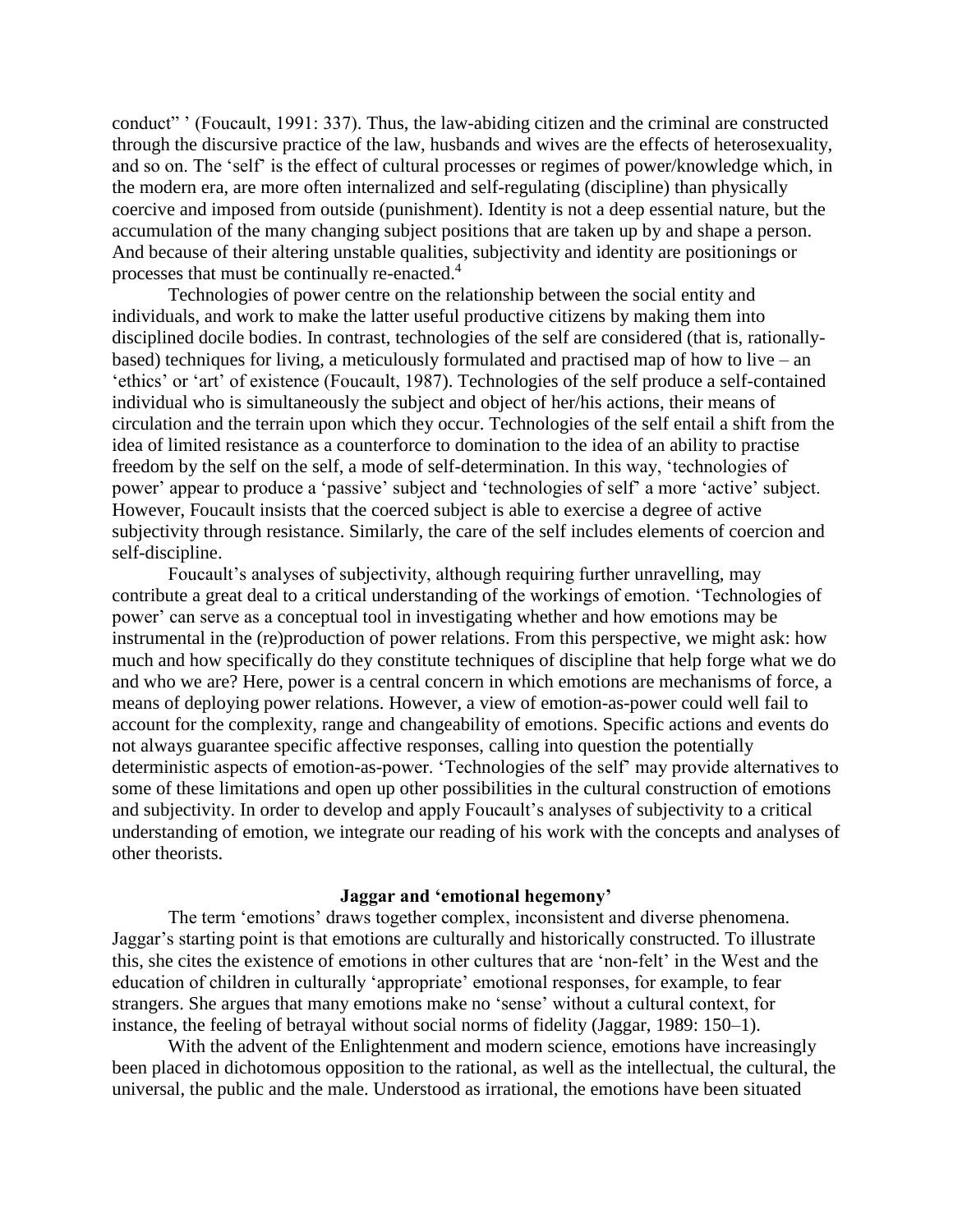alongside the physical, the natural, the particular, the private and the female (1989: 145). In this way, Jaggar argues that the ideological function of discourses on the emotions works to keep members of dominant political, social and cultural groups in dominance – where they are almost invariably aligned with reason while subordinate groups are associated with emotions. From such an association, people of colour and women, for example, are viewed as more subjective, biased and irrational while, at the same time, in an ideology-confirming practice, they may be culturally required to express emotions more openly, as in the case of women and notions of 'femininity'. Such an 'assignment of reason and emotion', as Jaggar calls it, bolsters the authority of dominant groups and discredits subordinate groups, constituting a process of 'emotional hegemony'. However, as in other hegemonic systems, the possibility of resistance is always present.

Jaggar therefore understands emotions as working to position individuals within structures of dominance or relations of power. However, when contradictory emotions are felt by a sufficient number of people, they form a basis for the constitution, in discourse and history, of subcultural experiences and groups.

Jaggar's conception of emotional hegemony positions emotions as effective at an individual micro level, but only as part of larger or macro sociocultural operations. Jaggar argues that the 'modern redefinition of rationality required a corresponding reconceptualisation of emotion', according to which emotions are defined as: a) 'private' (that is, functioning at an individual personal level); and, b) 'involuntary' (that is, imposed upon the individual from within). This reconceptualization is further grounded in the ideological construct that the emotions are 'pre social, instinctive responses determined by our biological constitution' (1989: 150).

In contrast to this ideological assumption, emotional responses are necessarily guided by cultural evaluations. If someone is unafraid in a situation generally perceived as dangerous, their lack of fear requires further explanation; conversely, if someone is afraid without evident danger, then their fear demands explanation; and, if no danger can be identified, their fear is denounced as irrational or pathological (1989: 153). Here, 'dominant values are implicit in responses taken to be pre cultural or acultural, our so-called gut responses' (1989: 159). That is, while persons may appear to act individually and spontaneously, their reactions are conditioned by cultural understandings of 'appropriate' or 'inappropriate' emotional behaviour.

'Emotional hegemony' may imply a binarism at odds with Foucault's concept of power as dispersed and multicentred. However, we interpret Jaggar's work as drawing attention to the ways in which discourse on emotions may work to consolidate, constrain and subordinate categories of subjects within binary positionings. These oppositions may also form the basis for a range of resistances.

Jaggar's work usefully identifies the ways in which the designation 'emotional' participates in the constitution of gender relations and the public/private code. Consideration of gender is notably absent from the work of Williams and Foucault.

#### **Williams and 'structure of feeling'**

From within cultural studies, Raymond Williams's somewhat contentious notion of 'the structure of feeling' is relevant to an analysis of emotion.<sup>5</sup> Williams describes structure of feeling as 'the felt sense of the quality of life at a particular place and time' (1975: 47). The emphasis on 'felt' is important. Williams was describing something, in his words, 'of feeling much more than thought – a pattern of impulses, restraints, tones' (1979: 159). In place of the 'official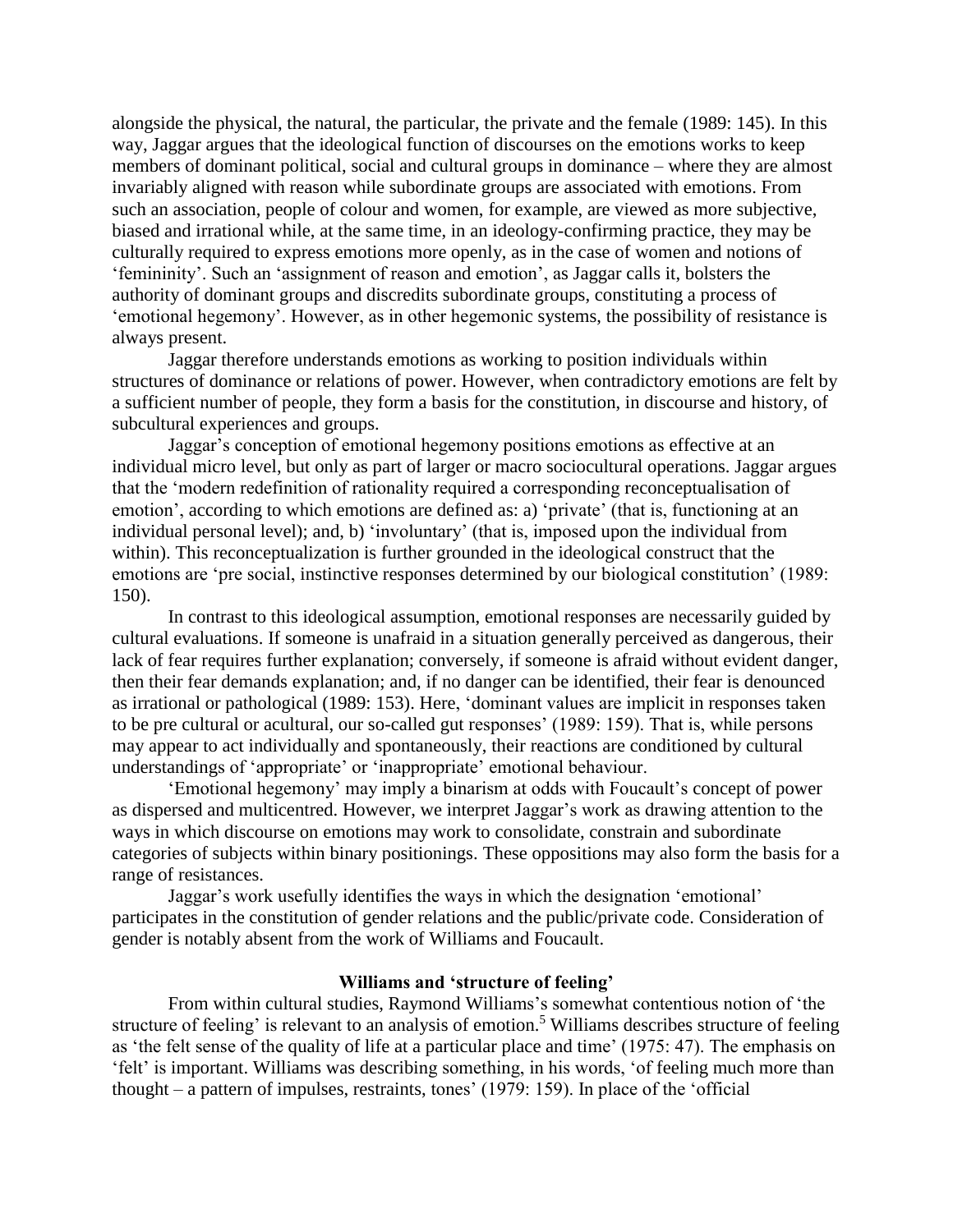consciousness of an epoch – codified in its doctrines and legislation', Williams was attempting to bring into historical and theoretical discourse 'the whole process of actually living [an epoch's] consequences' (1979: 159).

Here, structure of feeling is equated with the experiential results of living within a specific social and cultural context, particularly those results affectively experienced. A distinction is drawn between the knowledge that can be derived from an era's institutions and social structures versus an understanding of its relations of experience (1975: 67). Structure of feeling deals 'not only with the public ideals but with their omissions and consequences, as lived' (1975: 63), that is, something that exists beyond or in addition to the articulated beliefs and values of a specific society or social group.

However, because the historical past, 'the period culture, consciously studied, is necessarily different from the culture as lived' (1975: 59), the structure of feeling of any given time or place is extremely difficult to recapture. An epoch's structure of feeling is precisely what is missing from historical investigation, omitted from documentation and records and unamenable to institutional analysis. Indeed, a sense of 'culture as lived' is also missing from Foucault's work who, at least implicitly, holds institutional and rational analyses to be sufficiently descriptive in understanding an historical era.

The concept 'structure of feeling' opens up significant theoretical possibilities. First, it allows the experiential to include categories of existence beyond the rational and empirical without rendering them irrational. It allows for certain aspects of experiential or 'lived' existence, such as the emotions, to be viewed as having specific, ascertainable and important effects – considerations that are largely excluded from current theoretical formulations. Second, structure of feeling includes the idea that the emotions are culturally constituted and culturally shared. While feelings remain largely intangible, their structures of organization and behaviour become accessible to investigation. With structure of feeling, the emotions become a widely held cultural experience, not solely an individual (in the sense of biological or behaviourist) one.

Williams's work is particularly significant because it attempts to account for those (felt) aspects of lived existence that elude records, documents and most historical and public accounts. His work outlines the possibilities for recapturing intellectually what has been experienced emotionally. Williams represents emotions as rich, complex sociocultural practices with productive or causal functions. That is, emotions produce culture and are not simply the reverberations of other social formations and power relations.

Although Williams conceives of experience, including the emotions, as culturally constituted and shared, his analysis tends to conjure up vast singular structures of feeling reflecting unified configurations of subject positions – class or generational – at a particular historical moment or location. And, while he acknowledged the possibility of a multiplicity of co-existing alternative structures of feeling, his own analysis does not accommodate this (1979: 158). Williams's conceptual framework involves a minimal sense of conflict, competition or struggle between the structures of feeling of any epoch.

In contrast, we wish to highlight the idea of resistance. We draw on Foucault's general conceptualization of power as a strategy that is exercised from 'innumerable points in the interplay of non egalitarian and mobile relations' (Foucault, 1981: 94) and met with a 'multiplicity of points of resistance' (1981: 95). And we work with Jaggar's idea of emotional hegemony, the constant requirement for its reproduction and the specific possibilities for resistance this generates. For Jaggar, the ideological function of emotional discourses is to keep members of dominant political, social and cultural groups in dominance while discrediting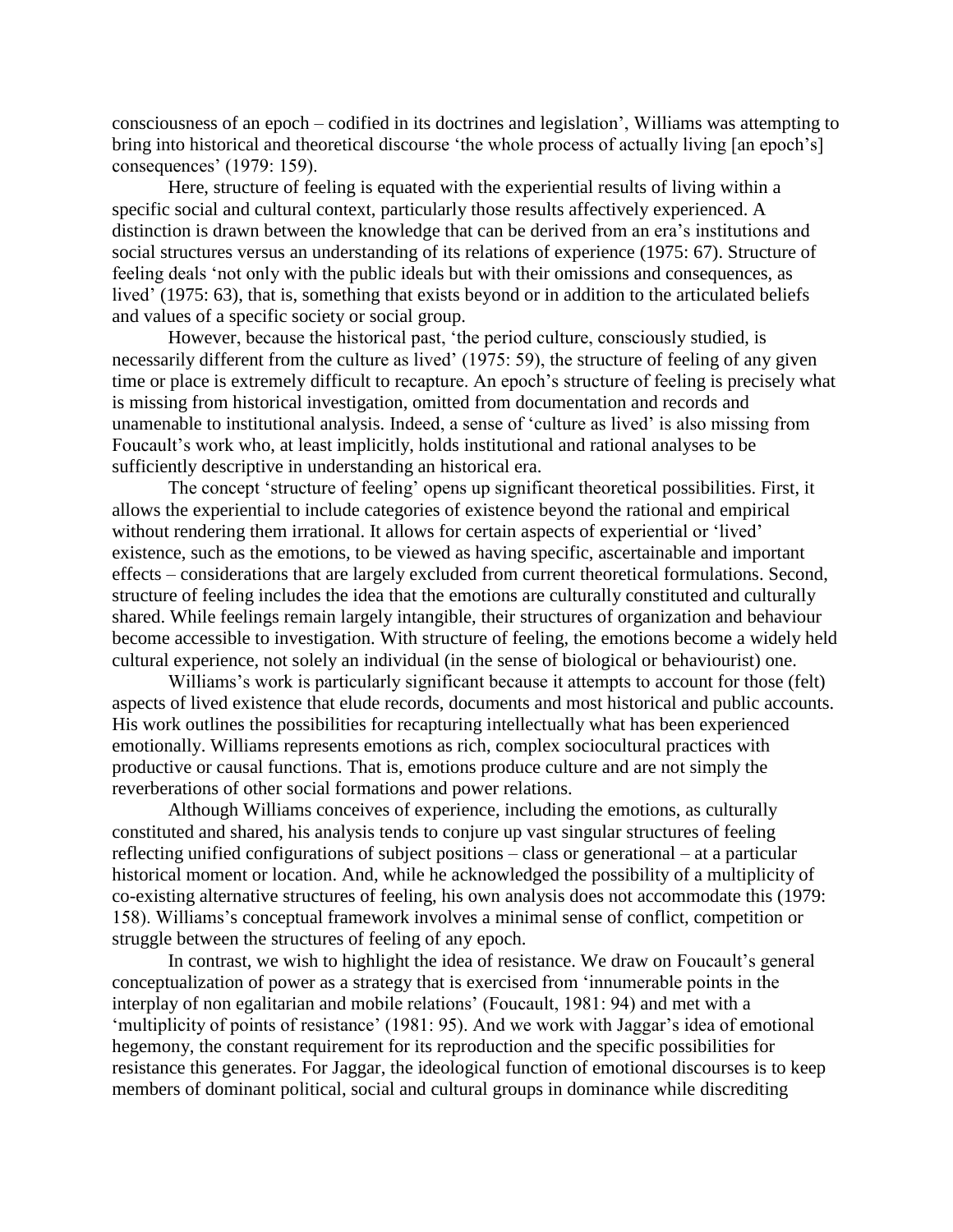subordinated others who may form subcultures of opposing or alternative emotional discourses. Integrating the concept of emotional hegemony with structure of feeling acknowledges both the multiplicity of structures of feelings and the ways in which these operate in a continual process of reproduction and resistance (of/to specific relations of power).

We propose simultaneously both narrowing and broadening Williams's conception of structure of feeling. We propose narrowing his concept by considering the term structure of feeling not as signifying all experiential or 'lived' existence, but as referring specifically to emotion. We suggest broadening it by thinking not of a singular (or few) structure(s) of feelings, but of a multiplicity of structures of feelings that operate in a complex interactive web of emotional and other discursive and non-discursive events and responses. We suggest considering various structures of feeling as interactional, culturally constituted and historically changing.

Williams's concept 'structure of feeling', together with Jaggar's concept of the cultural construction and hegemonic function of emotions, can be used to enhance our (Foucauldian) concept of emotions as 'strategic formations' to refer to the way emotions are deployed – in relation to what is culturally permissible or appropriate in specific times and contexts and for specific categories of subjects. For example, discourses of anger invoke technologies such as 'self-control' and anger management and institutions such as prisons, courts and psychiatric organizations, particularly when anger oversteps its disciplinary bounds. Sports form culturally permissible and culturally controlled – in the sense of both constraining and compelling – arenas for the 'expression' or training of anger. Structure of feeling is viewed, within this framework, as the organization of those culturally constructed discourses of appropriate and inappropriate responses and behaviours whose purpose is

to govern the individual, construct the subject and position categories of subjects within power relations.

Our approach to studying the emotions, therefore, entails drawing creatively from the above theoretical positions to examine some of the ways the emotions are constituted and operate upon the social and individual body/psyche to create specific series of effects. And, further, it entails determining how they might interact with other cultural practices and strategic formations to produce and reproduce subjects and power relations (through the disciplinary and positive mechanisms of technologies of power and technologies of self) in specific historical and cultural contexts. Next we illustrate our analytical approach to emotions by focusing on some specific contexts and techniques in/through which the emotional subject is produced.

### **Power and the management of feeling**

Emotional responses to the death of Diana, Princess of Wales and media and government reactions to these can be analysed for what they reveal about the structure of feeling at that time – that is, the organization of discourses that shape what is culturally permissible for specific categories of subjects to express as part of their constitution within contemporary power relations.

Media commentators described the crowds lining the streets after Diana's death as presenting (to the Establishment) a 'frightening mixture of sentimentality, grief and rebelliousness' (*Observer*, 7 September 1997: 13). According to Campbell, 'the crowds' commitment to their feelings' was interpreted by many journalists 'as a loss of control; an engulfing, feminine rush of sentiment' (1998: 240). This interpretation is consistent with the historical view of crowds as mobs, meaning unpredictable and irrational forces. It is also part of an ideological manoeuvre in which emotions, as feminine sentiments, are ascribed to large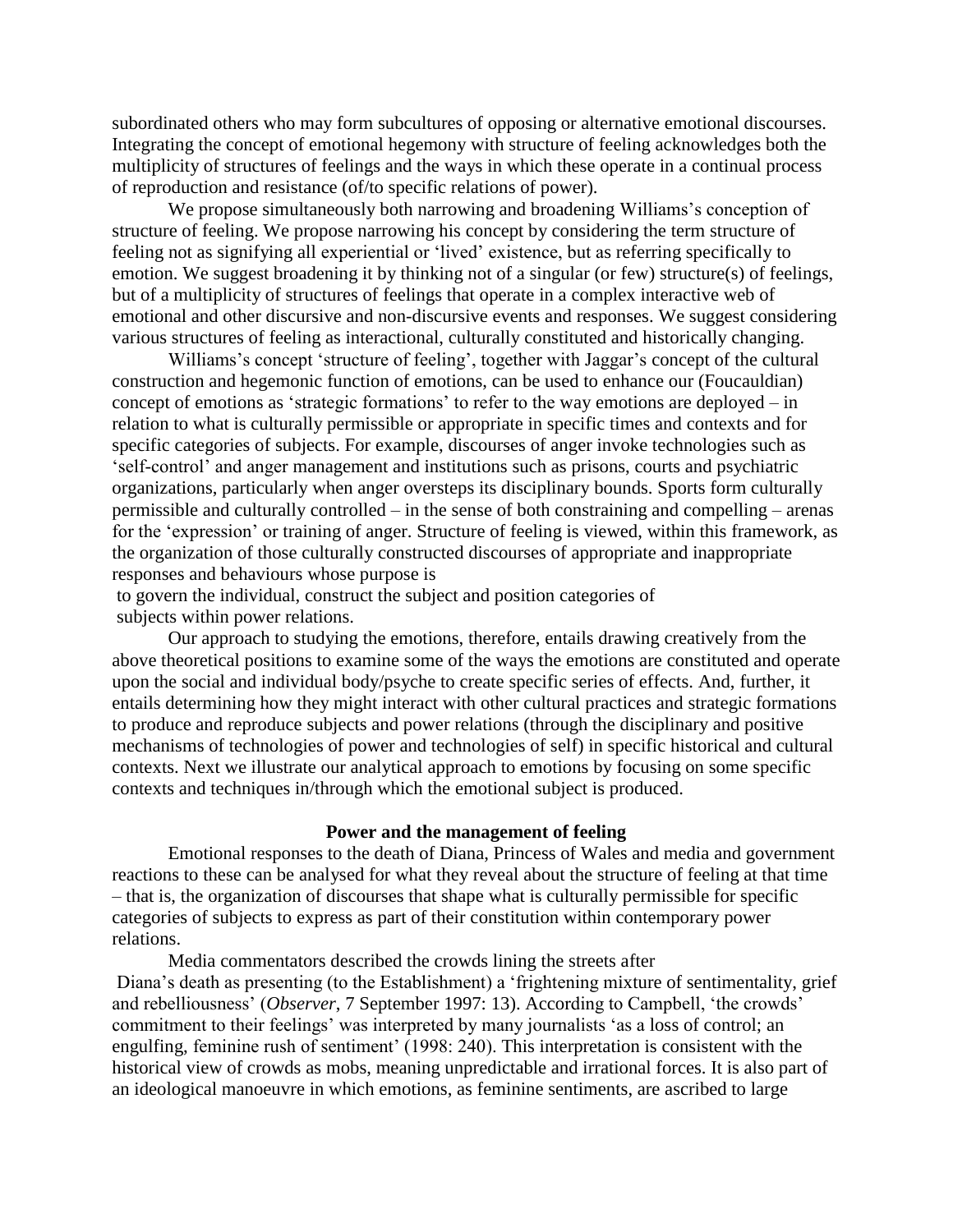segments of the population as part of a process of invalidation and subordination. In an alternative interpretation, Campbell argues that the crowd did not rage or express mass hysteria, but rather was 'a benign, quiet, still crowd that made itself immovable' (1998: 240). The crowd's expression of grief made 'deep narrative sense' to many members of the public, whether they themselves participated or simply observed.

We suggest that the discourse that sprang from the historical moment of Diana's death and public responses to it reveals both a deep-seated assumption that emotion is considered as always already private and feminine (expressed by 'rush of sentiment' and 'loss of control'), as part of the very constitution of these categories, and the contemporary fragility of the private/feminine as a category for containing emotions.

Expressions of grief at that time suggested a structure of feeling focused on loss and capable of drawing together a diversity of differently positioned subjects into a temporary collectivity that felt able and compelled to display grief and sorrow publicly. These expressions challenged the position of other (royal) subjects and indicated that it was not culturally permissible, at that moment in time, for them to remain 'unemotional'. As a result of strong public articulations of emotion, members of the royal family were obliged to modify their actions and presentations of self through expressions of emotion. In this way, emotional response to Diana's death reveals how emotional hegemony – where emotions are part of the positioning of individuals and groups within hierarchical relations – was felt and became part of the formation of a temporary subcultural identity that cut across social categories, such as gender, class and race, and offered a fleeting resistance to prevailing hegemonic relations.

Simultaneously, as public grief cut across social categories, it was accompanied by a recognition of changing social relations. Responses to Diana's death included public discussion about the meaning of her life in terms of gender and family relations. That is, discourse surrounding her death (and life) included a detailed consideration of changes in attitudes to and experiences of gender roles, parenting and single motherhood. Quite explicitly, this included discussion of the practices – and consequences for women and children – of unfaithful or neglectful husbands, and of being a trophy wife who is expected to be acquiescent and supportive of her husband's professional life. Campbell suggests that people who paid their respects to Diana in 1997 'were able to move into a public space and say something to each other about how men should behave towards children, how men should treat women and how the royal family should learn something from the rest of us about respect' (1998: 252).

The social significance of people's expression of grief was perhaps that it articulated a collective desire to speak out about the painful aspects of everyday life for many people – disappointments, losses, feeling let down – which are often born in silence. For a moment, a temporary category of subjects came into being, through the expression of grief, who wanted to talk about what was important in their lives, what was difficult and their sense of wanting more – more recognition of how they struggled to be good parents and partners and the obstacles they encountered, and more support for their efforts. This new social grouping drew attention to some of the effects of the unequal relations of gender and class and presented itself as a reflective collective whose longing to have more in life was especially poignant in the face of the obvious finality of Diana's death.

Public displays of grief opened up debate about how the royal family should conduct themselves, what types and intensity of emotional expression were appropriate and acceptable<sup>6</sup> and what, as a society, we 'do with' our emotions. The government of the time read the 'public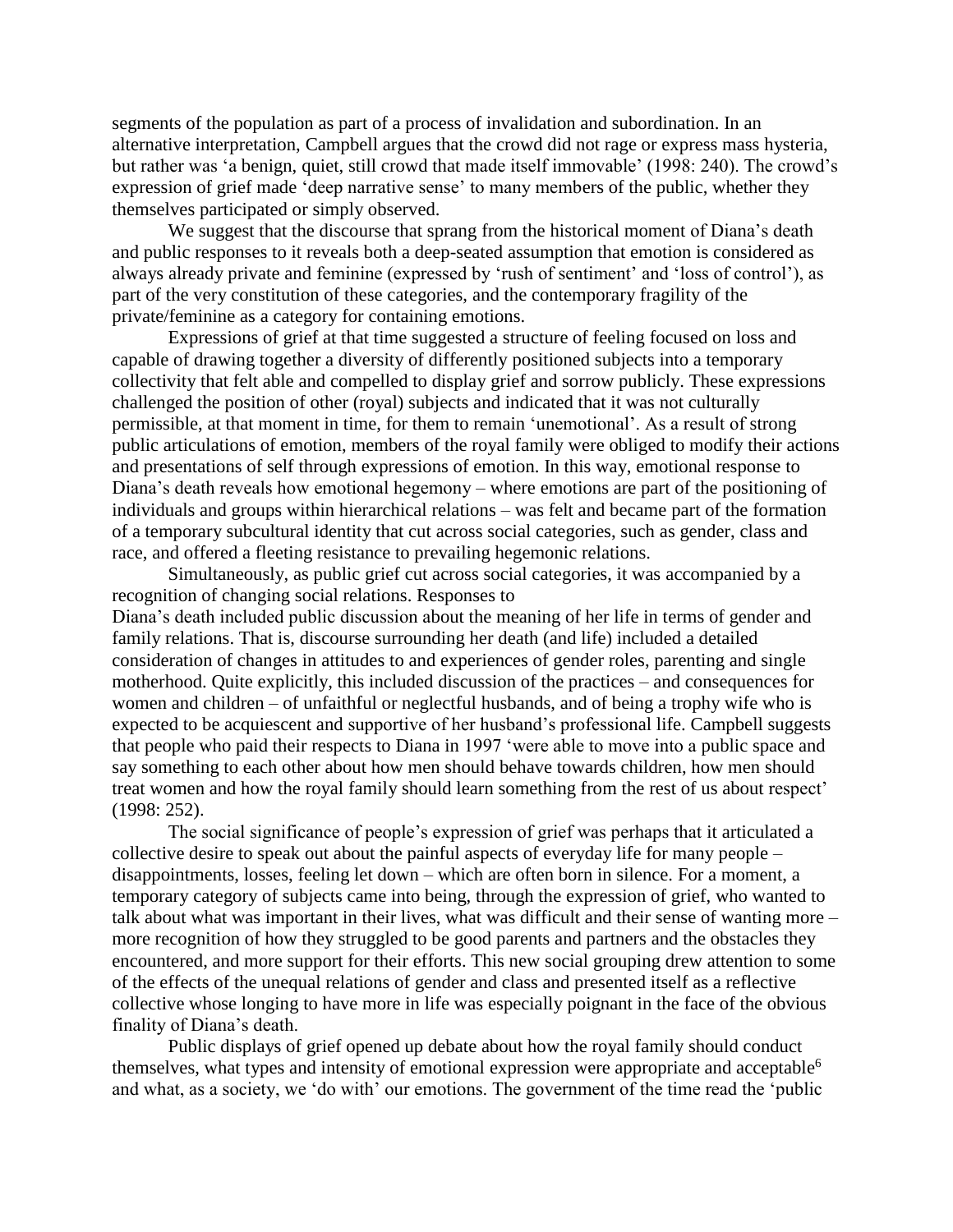mood' and influenced the royal family to make concessions by modifying its self-presentation through particular expressions of emotion. This initiative was an effective technique of power designed to appease public sentiment, but not to lead to any great political changes.

In summary, responses to Diana's death can be seen as a passing moment in which: a) sets of power relations (and the public/private code as a support for these) were disrupted and questioned; b) individuals on a massive scale engaged in a process of recognizing and articulating their feelings (exercising technologies of self); c) grief formed the basis of a rapidly created, fluid and quickly dissipated subcultural identity and basis for limited resistance; and, d) the government and monarchy, through specific concessions, quickly recouped the ground they appeared to be losing (exercising technologies of power). One of the most enduring consequences of this historical moment was that it created a space in which a popular discussion on emotions could develop, focusing on how we routinely manage emotional states by designating them as private and how we might otherwise display and manage them.

The social expectations and practices of working on and managing our emotional selves assume the commonly evoked model in which emotions emanate from within the individual and potentially leak out or impinge (more or less dramatically) upon the outside social/public world. Emotions originate in and move from private to public realms. As a result, their containment or management is posited as a personal function, a matter of individual responsibility. In contrast, we argue that work on self produces a subject who is not only emotional (or emotionally managed), but also already positioned in terms of gender, class, sexuality, race. The ways in which the subject acts emotionally are also part and parcel of the reproduction of these specific categories of subjects and the power relations that constitute them. The produced subject, whose production is ongoing and never complete, acts within horizons that constitute the very potential for acting (Butler, 1992).

The constitution of feeling and its part in the creation of subjectivity within contemporary power relations can be traced through an examination of journals, diaries and other forms of personal writing. Such modes of writing comprise sites where technologies of power and technologies of self simultaneously struggle to produce and regulate the subject through the constitution, organization and management of emotions. An analysis of the structures of feeling surrounding the use of diaries/day planners, for example, also reveals ways in which the public 'intrudes' upon or constructs the personal, and vice versa. Here, we are not advocating a biographical analysis (events and rhythms of daily life) or a psychological interpretation. Rather, our approach entails assessing how journal and letter writers speak of and manage their own emotional existences – both the emotions they directly experience as well as those they encounter in others – and what they reveal about the structure of feeling at a particular historical moment.

On initial consideration, diaries/day planners might be considered largely a forum for exercising a technology of the self. Within these terms, they serve as an instance of the ideographic; the writing of one's self. 'Ideographic' is a term from psychology that refers to the compilation and study of the case histories of individuals. But, in its root sense of own (ideo) and writing (graphic), a frame shift can be performed in which it comes to signify, instead, the writing of one's own self. Rather than being discharged by the authority of an expert or professional, ideography conveys the act of the individual describing his/her own emotive case history or experiences. An ideographic approach leads us to consider diary keeping as a technology of the self, entailing scrutiny of emotional responses as part of a process of creative, inventive, transformative 'work on self'.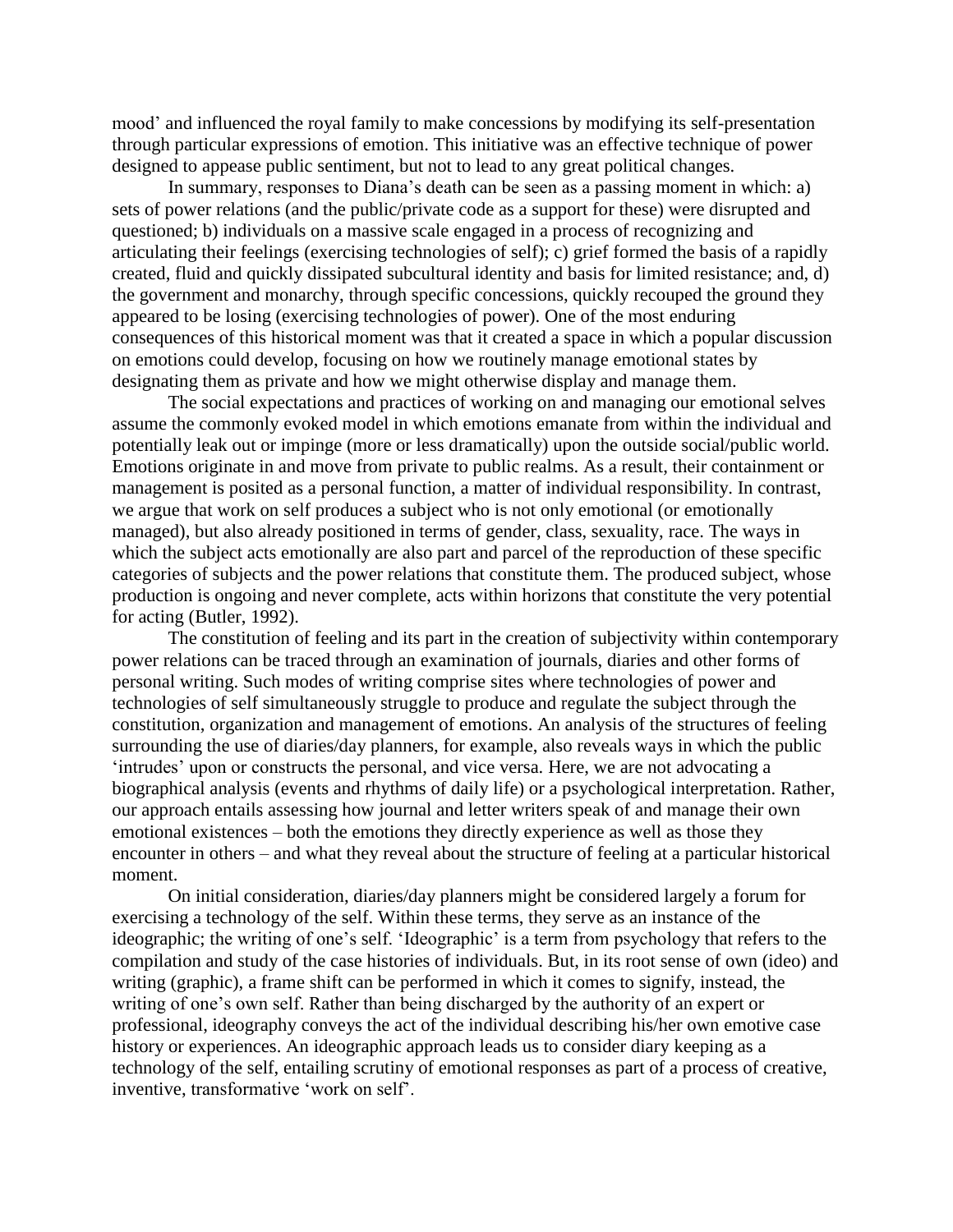However, practices of the self must also be contextualized in relation to disciplinary and other hegemonic constraints (that is, as part of and mediated by technologies of power). Anne Shifrer, in her analysis of diaries/day planners, argues that they came into popularity in the 1980s as part of the professionalization of certain social segments (Shifrer, 2000). She analyses the categories of activities structured by diaries on a daily and weekly basis. For example, the Horizons Planner, a rather upscale New Age version, contains, along with its daily calendar pages, a narrow insert called 'Weekly Compass' and subtitled 'What Matters Most'. This insert divides personal activities into four subcategories: physical, social/emotional, mental and spiritual. The planner's owner is meant to fill in the space adjacent to each category with an intended weekly activity. Rather like a balanced diet, one is meant to have a serving of each on a regular basis. Below this on the 'Weekly Compass' insert, space is provided for one to compartmentalize and evaluate the various identities one occupies under the heading 'Role' – the examples provided in the Horizons' ad are wife, mother, employee – and to itemize the goals to be accomplished by the persona of each role. In the ad, the sample goals suggested are: as wife, 'Spend more quality time with David'; as mother, 'Help John with his homework'; as employee, 'Use constructive criticism to my advantage'.

Shifrer argues that contemporary professionals are driven by the dual emotions of guilt and fear by never feeling sufficiently productive. The diary serves three functions with respect to such feelings: 1) filling the pages of the day planner with activities can provide temporary alleviation of guilt/fear; 2) it can be a means of driving oneself further and harder; and, 3) it can be a way of measuring accomplishment in what is, possibly, an inevitably dissatisfying tally and an indefinitely deferred sense of achievement.

In this instance, the practice of attempting to scrutinize, work on and effectively manage our emotional selves helps to produce 'responsible' subjects – the type of citizens required by contemporary late capitalist societies. Following Shifrer's observations, diaries can be understood as both a site and an act of, a product and a producer of, a particular structure of feeling in the last decades of the 20th century – guilt and anxiety on the part of middle- to upper middle-class professionals. Diaries, in which activities, commitments and feelings are organized, mark a perhaps small but tangible and effective example of a technology of power in action, in that they are a means of regulating the self, of productively organizing one's existence. They serve as one moment of relay in the complex processes of emotional hegemony, in this instance, in the maintenance (production and reproduction) of the structures of late capitalism. Such diaries, in their marshalling of the managerial classes, are tools that prepare and make available workers. They help direct and monitor a white collar workforce in time and task management so that its members are better able to manage themselves as well as other employees. This particular instance of a technology of power is dependent on the inciting and constraining effects of guilt and fear.

One outcome is that, although diaries and other forms of personal writing may appear to offer potential as a forum for self-care and a measure of creative self-invention, they are just as (or more) likely to function as techniques for self-management and discipline. However, we argue this point without wishing to foreclose the possibility that among such self-disciplinary organizational activities, alongside or in the gaps of their corrective functions, space simultaneously exists in which to perform practices of self-care.

In Foucauldian terms, the accounts of emotional existence found in journals and letters might well be considered modern forms of 'confessional'. Journals, diaries and other styles of personal writing, along with religious and psychological forms of confession, would then all be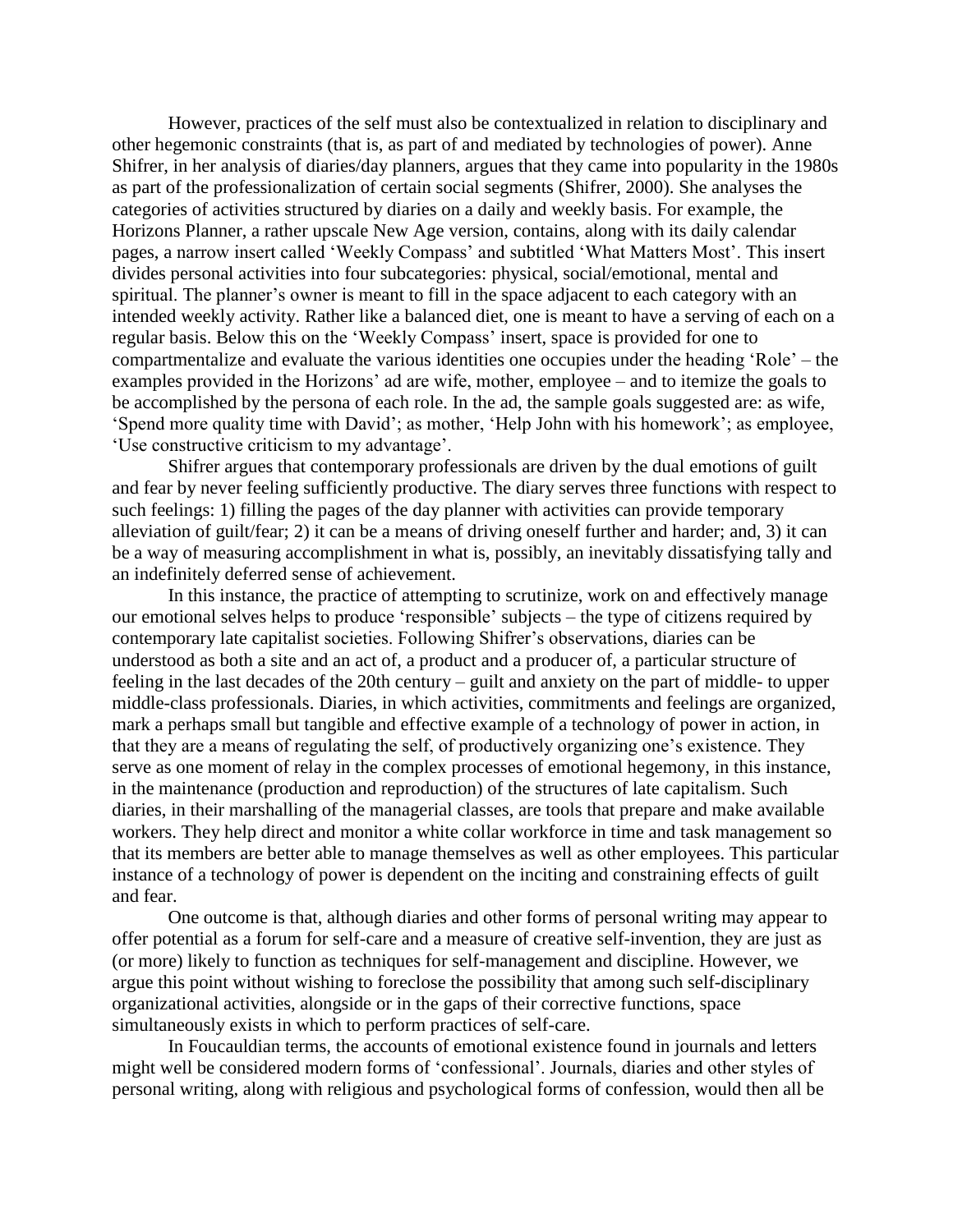means of authority and control over the individual. But it may also be possible to find in personalized discourses of emotion some element of 'self-revelation', not in the sense of a depth or essence of discovery, but as ideography – a way of speaking or writing, and thus bringing into being, one's own self. An ideographic approach is the attempt to locate, in the organizational and disciplinary techniques effected upon the self, traces of manoeuvrability within or between the various subject positions taken up by any individual.

## **Concluding remarks**

Our framework for analysing the place of emotions in culture draws upon key theoretical insights generated by Foucault (technologies of power and technologies of self), Williams (structure of feeling) and Jaggar (emotional hegemony). While there are tensions between the projects of these individual theorists, who place differing levels of emphasis on emotions as a category of experience and on gender and other power relations, we productively integrate key elements of their insights into a composite framework.

We view emotions as culturally constructed and as permeating all levels of personal and social experience, and, in this sense, as undermining any clear and fixed division between the public and the private. We reject the model according to which emotions emanate from within the individual pre-existing subject, only to then come into contact with and effect, usually negatively, the outside social/public world. We conceptualize the process of emotional experience in interaction with cultural practices and social relations as the constant construction, solidification and renewal of structures of feeling, just as the ongoing constitution of emotions prescribes and proscribes the construction of cultural practices and social and personal relations. We understand emotions as part of the (re)production of culture and subjectivity – emotions as constitutive of culture and subjectivity, and culture and subjectivity as constitutive of emotions – always within power relations. In all these ways, we aim to 'historicize' emotions.

To historicize emotions means to radically contextualize them by locating them in and across specific time periods and cultural spaces within relations of power and resistance. Historicizing the emotions entails ceasing to understand them as isolated personal experiences or as prewired intuitive, instinctual or gut responses set off by specific stimuli. It is, instead, to reimagine them as structures of feeling, as competing values of power and meaning operating in complex circuits of social, cultural and individual relations. To historicize is to give presence to that which lies 'a little beneath history' (Foucault, cited in Sawicki, 1991: 28), just under the surface of the publicly acknowledged world. Emotions as a category of experience exist just beyond the reach of history, as do the lives of those who have come to represent emotional experience.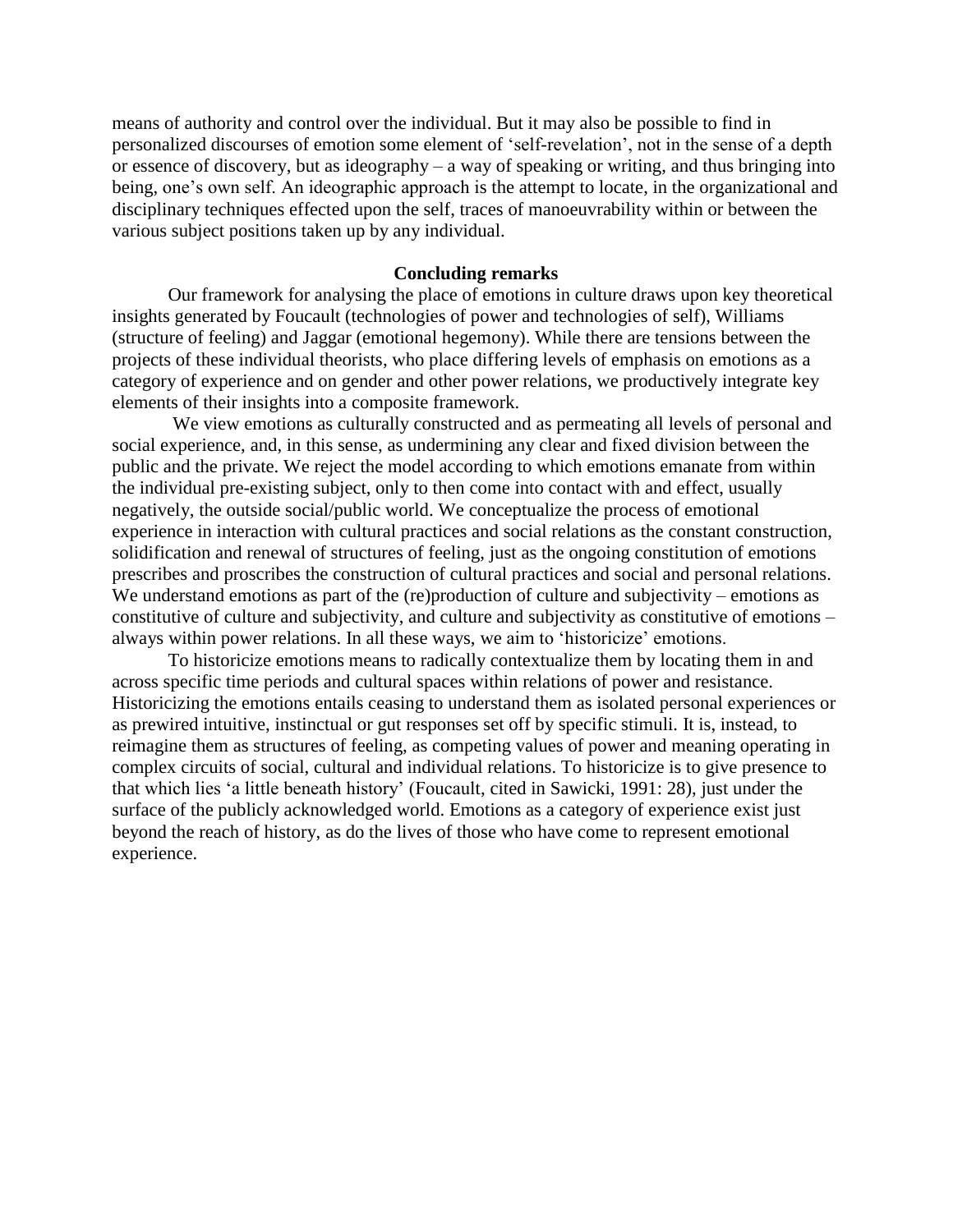# **Notes**

1. For example, states have become increasingly interventionist, pursuing policies aimed at economic and social regulation, blurring the distinction between public and private (Thompson, 1995). The very boundary between public and private is a key issue in political debates, 'as successive governments attempt to redefine the scope of state activity by expanding public services and investment, or, alternatively, remove concerns from the public sector through privatisation' (Thompson, 1995: 122).

2. The evolution of these two spheres (public and private) in the 19th century has been the object of much detailed research (see, for example, Alexander, 1976; Davidoff and Westover, 1986; Martin, 1989; Poovey, 1989; Rowbotham, 1977; Walkowitz, 1982; Weeks, 1989).

3. That is, women's exclusion from the public sphere has been not 'simply a contingent historical circumstance, short of the ideal', but actually 'constitutive of the very notion of the public sphere' (Thompson, 1995: 92–3).

4. For further discussion of Foucault, discourse analysis and subjectivity, see Harding (1998) and Pribram (1999).

5. Williams originally defined 'the structure of feeling' in relation to the analysis of literature.

6. Campbell argues that Diana's death and the monarchy's response to it revealed that members of the royal family were not simply devoid of emotion, but seething with destructive emotion: 'they weren't just cold and conservative, they were crass, full of fury, envy and spite' (1998: 235).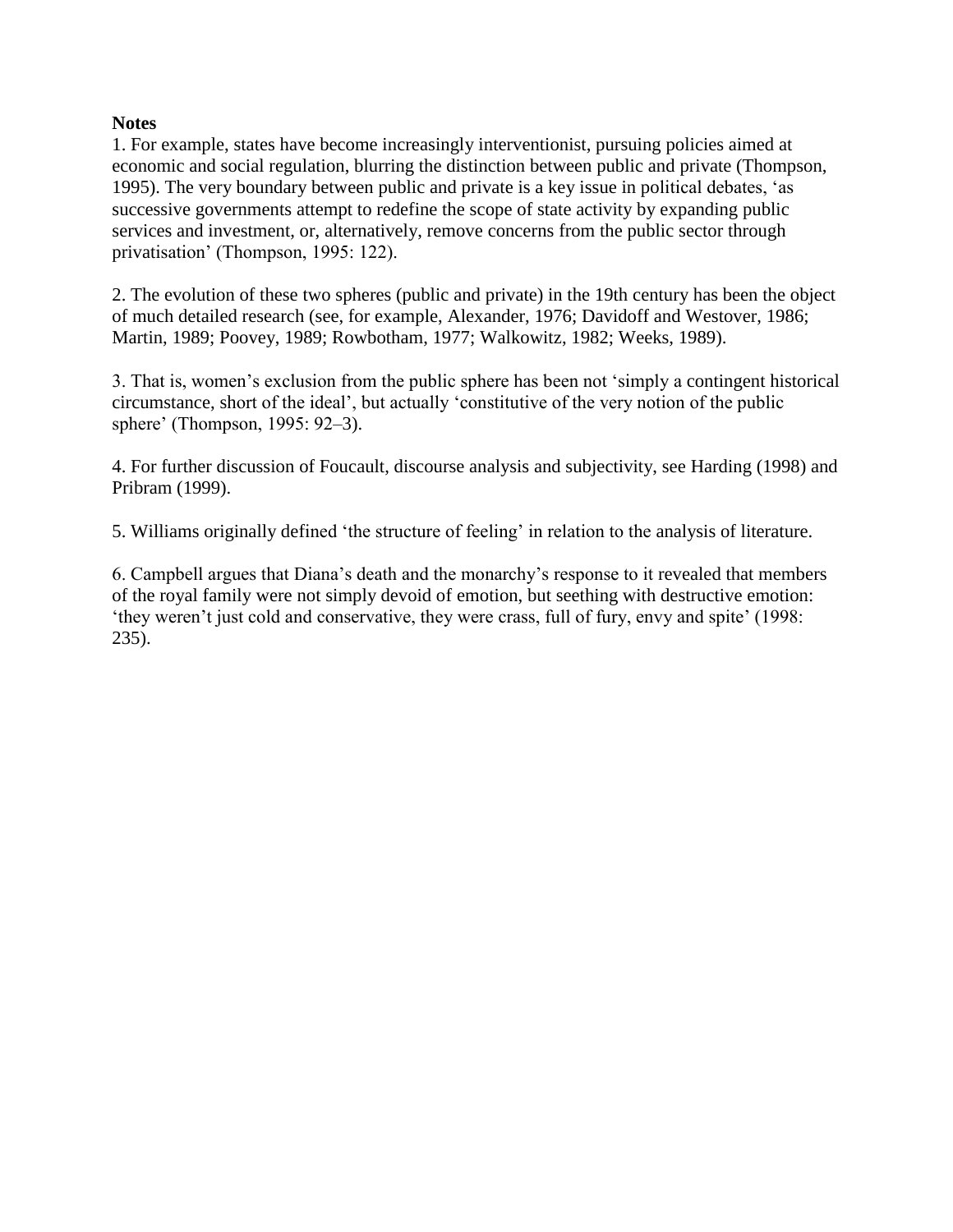### **References**

- Alexander, S. (1976) 'Women's Work in Nineteenth Century London', in J. Mitchell and A. Oakley (eds) *The Rights and Wrongs of Women*, pp. 59–111. Harmondsworth: Penguin.
- Butler, J. (1992) 'Contingent Foundations: Feminism and the Question of "Postmodernism" ', in J. Butler and J.W. Scott (eds) *Feminists Theorize the Political*, pp. 3–21. New York and London: Routledge.
- Campbell, B. (1998) *Diana Princess of Wales: How Sexual Politics Shook the Monarchy*. London: The Women's Press.
- Davidoff, L. and B. Westover (eds) (1986) *Our Work, Our Lives, Our Worlds*. London: Macmillan.
- Foucault, M. (1980) 'The Confession of the Flesh', in C. Gordon (ed.) *Power/ Knowledge: Selected Interviews and Other Writings, 1972–1977*, pp. 194–228. New York: Pantheon.
- Foucault, M. (1981) *The History of Sexuality*, Vol. 1: *An Introduction*. Harmondsworth: Penguin.
- Foucault, M. (1986) *The Archaeology of Knowledge*. London: Tavistock.
- Foucault, M. (1987) 'Subjectivity and Truth', in P. Rabinow (ed.) *The Essential Works of Michel Foucault, 1954–1984*, Vol. 1: *Ethics: Subjectivity and Truth*, pp. 87–92. London: Allen Lane.
- Foucault, M. (1991) 'Preface to *The History of Sexuality*, Volume II', in P. Rabinow (ed.) *The Foucault Reader*, pp. 333–9. Harmondsworth: Penguin.
- Grossberg, L. (1984) ' "I'd Rather Feel Bad than Not Feel Anything at All": Rock and Roll, Pleasure and Power', *Enclitic* 8(1/2): 94–111.
- Grossberg, L. (1992) *We Gotta Get Out of This Place: Popular Conservatism and Post-Modern Culture*. New York: Routledge.
- Hall, S. (ed.) (1997) 'Introduction', in *Representation: Cultural Representations and Signifying Practices*, pp. 1–11. London: Sage.
- Harding, J. (1998) *Sex Acts: Practices of Femininity and Masculinity*. London: Sage.
- Jackson, S. (1998) 'Theorising Gender and Sexuality', in S. Jackson and J. Jones (eds) *Contemporary Feminist Theories*. New York: New York University Press.
- Jaggar, A. (1989) 'Love and Knowledge: Emotion in Feminist Epistemology', in A.M. Jaggar and S.R. Bordo (eds) *Gender/Body/Knowledge: Feminist Reconstructions of Being and Knowing*, pp. 145–71. New Brunswick, NJ: Rutgers University Press.
- Kuhn, A. (1984) 'Public versus Private: The Case of Indecency and Obscenity', *Leisure Studies* 3(1): 53–65.